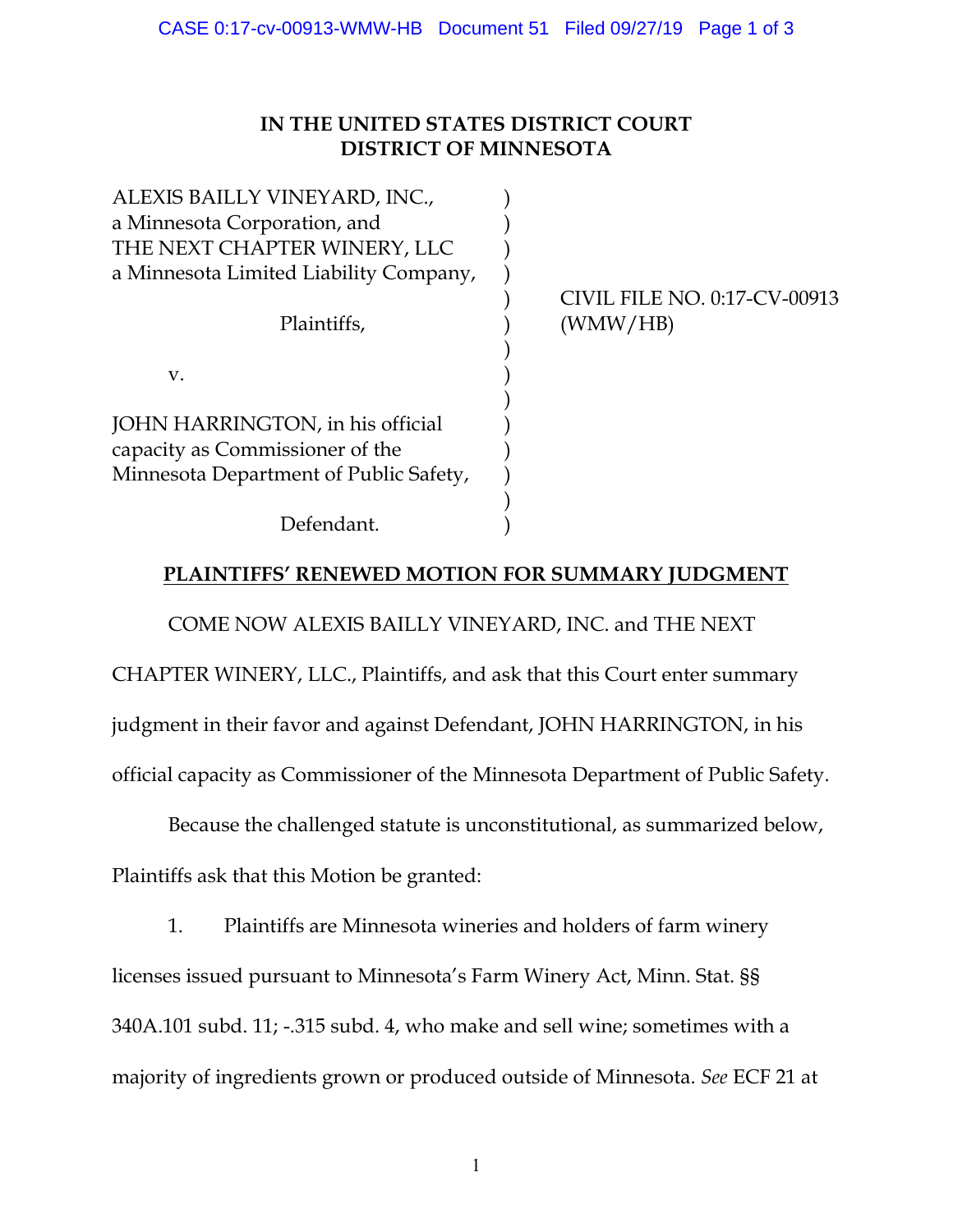2–8 (and, as noted with particularity in ECF 21, declarations in support, ECF 22– 24).

2. The Act, as administered by Defendant, defines "farm winery" as "a winery operated by the owner of a Minnesota farm and producing table, sparkling, or fortified wines from grapes, grape juice, other fruit bases, or honey with a majority of the ingredients grown or produced in Minnesota." Minn. Stat. § 340A.101 subd. 11; *see* ECF 21 at 6–8. This means licensed farm wineries must produce a majority of their wine from ingredients grown or produced in Minnesota. There is also a related provision which allows for a temporary waiver in the case of bad weather. Minn. Stat. § 340A.315 subd. 4; *see* ECF 21 at 8–9. Plaintiffs refer to these provisions of the Farm Winery Act as the "In-State Mandate."

3. The In-State Mandate is discriminatory under the dormant Interstate Commerce Clause and the dormant Foreign Commerce Clause of the United States Constitution. U.S. Const., art. I, § 8, cl. 3. It is discriminatory on its face, in purpose, and in effect. ECF 21 at 12–27; ECF 31 at 15–18.

4. Because the In-State Mandate is discriminatory, it is reviewed under strict scrutiny, which makes it virtually per se unconstitutional. ECF 21 at 22–24.

5. Defendant cannot overcome strict scrutiny review. ECF 21 at 22–24; ECF 31 at 15–18; ECF 41 at 18:20–19:18 (Defendant conceding that he has not

2